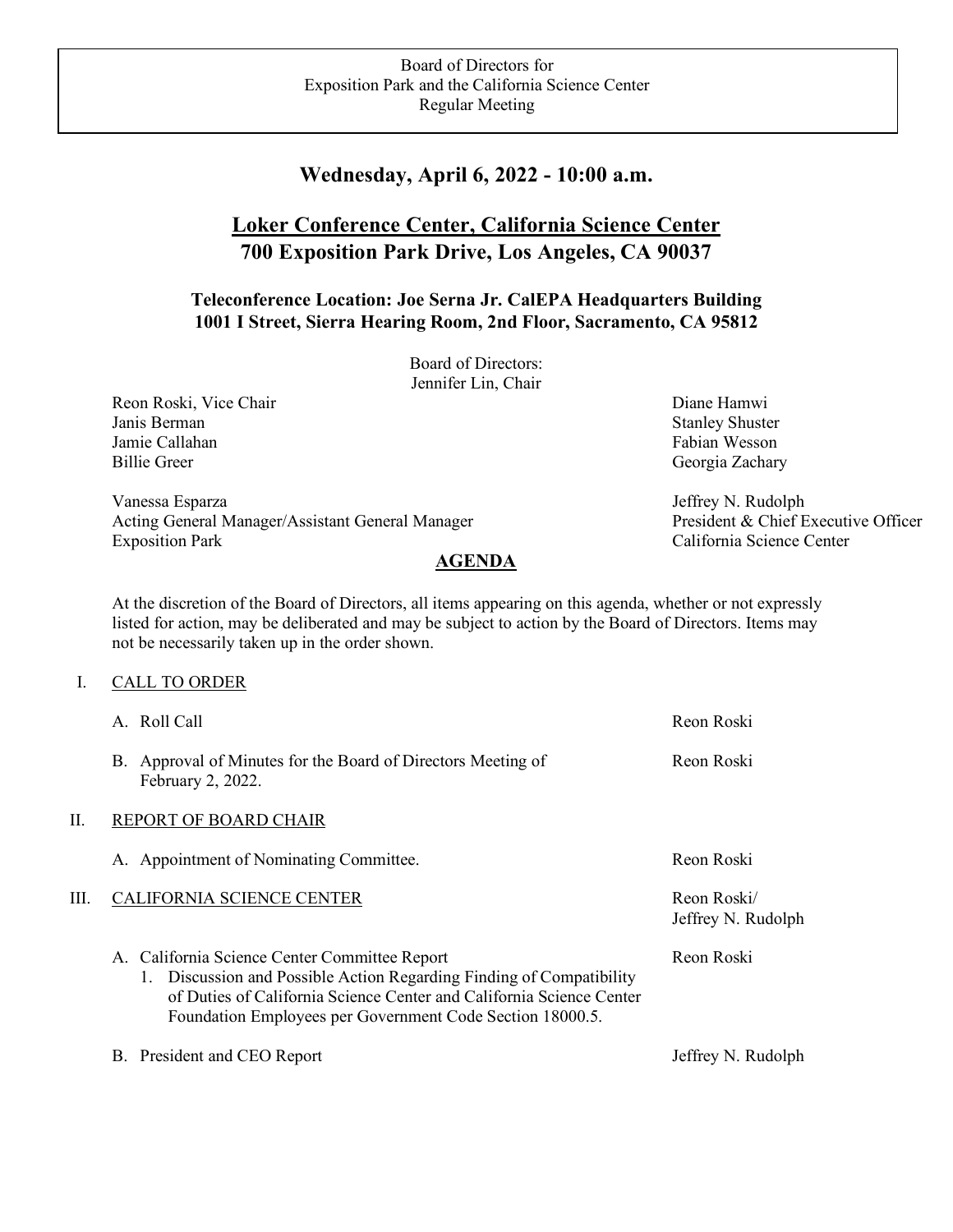#### Board of Directors for Exposition Park and the California Science Center Regular Meeting

| IV. | <b>EXPOSITION PARK</b>                                                                                                                                                                                                                                                                                                | Stanley Shuster/<br>Vanessa Esparza                                                           |
|-----|-----------------------------------------------------------------------------------------------------------------------------------------------------------------------------------------------------------------------------------------------------------------------------------------------------------------------|-----------------------------------------------------------------------------------------------|
|     | A. Exposition Park Committee Report<br>1. Discussion and possible action authorizing the Acting General Manager<br>to amend CHP Management Contract for a total value not to exceed<br>\$2,400,000.                                                                                                                   | Diane Hamwi                                                                                   |
|     | 2. Discussion and possible action to approve the Exposition Park Street<br>Vending Policy.                                                                                                                                                                                                                            |                                                                                               |
|     | 3. Discussion and possible action authorizing the Acting General Manager<br>to amend existing contract for a total value not to exceed \$100,000 to<br>cover fees associated with debit/credit card payments for parking fees.                                                                                        |                                                                                               |
|     | B. General Manager's Report                                                                                                                                                                                                                                                                                           | Vanessa Esparza                                                                               |
|     | C. Public Safety                                                                                                                                                                                                                                                                                                      | Captain David Dashiell                                                                        |
|     | D. Update from Exposition Park Partners:<br>California African American Museum (CAAM)<br>$\bullet$<br>Natural History Museum of Los Angeles County<br>$\bullet$<br>Lucas Museum of Narrative Art<br>$\bullet$<br>Los Angeles Memorial Coliseum Commission<br>$\bullet$<br><b>USC Coliseum Management</b><br>$\bullet$ | Cameron Shaw<br>Dr. Lori Bettison-Varga<br>Sandra Jackson-Dumont<br>Al Naipo<br>David Galaviz |
|     | Los Angeles Football Club (LAFC)<br>$\bullet$<br><b>EXPO</b> Center<br>$\bullet$                                                                                                                                                                                                                                      | Benny Tran<br>Belinda Jackson                                                                 |
| V.  | PUBLIC COMMENT<br>The Board requests that public comments be limited to 3 minutes per person.                                                                                                                                                                                                                         | Reon Roski                                                                                    |
| VI. | <b>ADJOURNMENT</b>                                                                                                                                                                                                                                                                                                    | Reon Roski                                                                                    |
|     | Questions regarding agenda items should be directed as follows:<br>Exposition Park - Vanessa Esparza, Exposition Park Acting General Manager/Assistant General Manager, 700<br>Exposition Park Drive, Los Angeles, CA 90037 (213) 744-2450                                                                            |                                                                                               |

California Science Center – Jeffrey N. Rudolph, President & CEO, California Science Center, 700 Exposition Park Drive, Los Angeles, CA 90037 (213) 744-7483

Exposition Park and the California Science Center comply with the Americans with Disabilities Act (ADA) by ensuring that its meeting facilities are accessible to persons with disabilities, and providing that this notice and information given to the members of the Board are available to the public in appropriate alternative formats when requested. If you need further assistance, including disability-related modifications or accommodations, you may contact Rosemary Gutierrez at 213-744-7483 or via email at rgutierrez@californiasciencecenter.org, at least 5 days prior to the meeting.